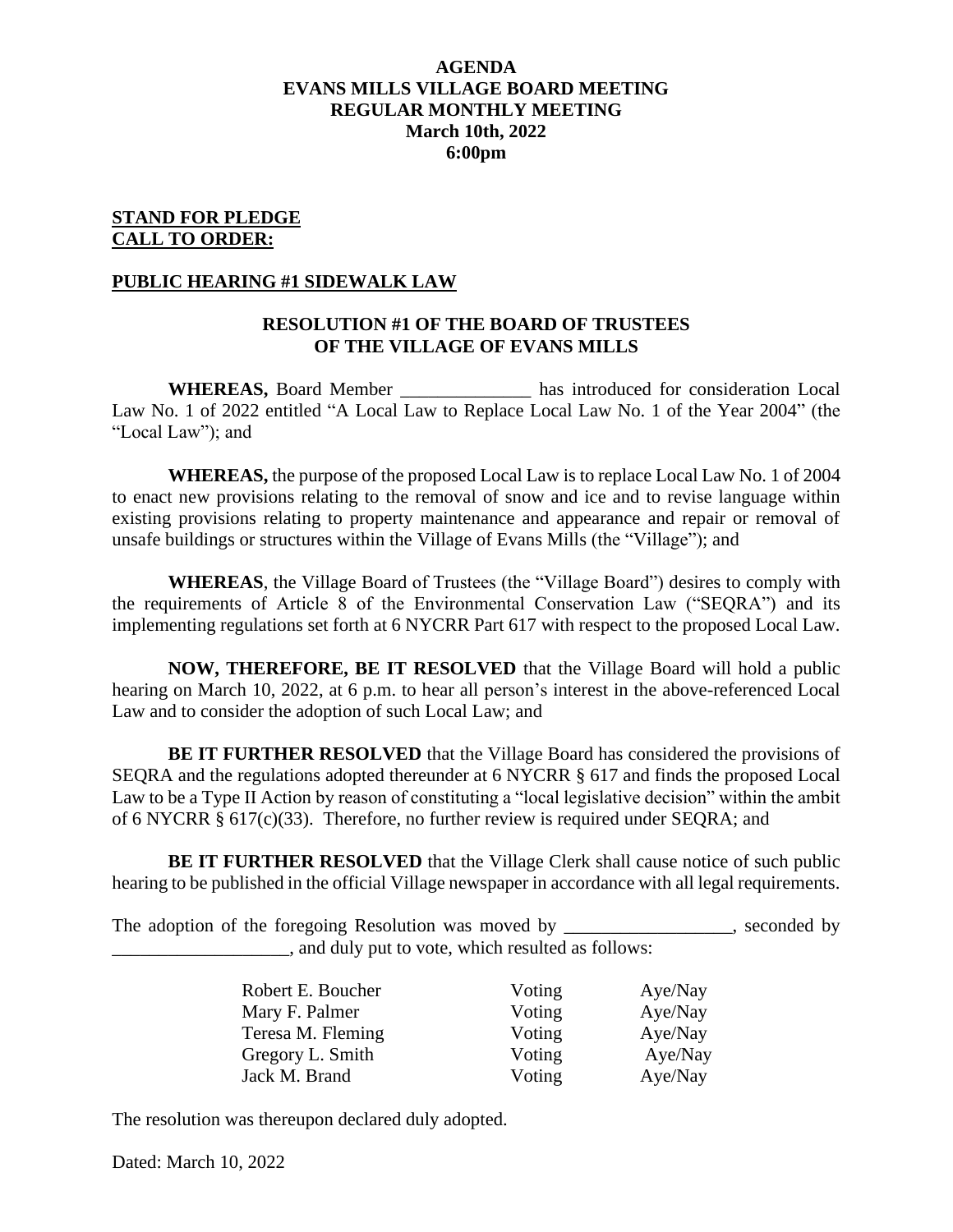## **CLOSE PUBLIC HEARING #1**

Any questions or comments? A motion to close public hearing #1. *Votes cast were as follows:*

> Mayor Robert E. Boucher - Trustee Mary F. Palmer - Trustee Teresa M. Fleming - Trustee Gregory L. Smith - Trustee Jack M. Brand -

## **PUBLIC HEARING #2 OVERRIDE TAX LEVY LIMIT: Village of Evans Mills Local Law No. 2 of the Year 2022**

## **A LOCAL LAW TO OVERRIDE THE TAX LEVY LIMIT ESTABLISHED BY SECTION 3-C OF THE NEW YORK GENERAL MUNICIPAL LAW**

On the motion of \_\_\_\_\_\_\_\_\_\_\_\_\_\_\_\_\_ and seconded by \_\_\_\_\_\_\_\_\_\_\_\_\_\_\_\_, the following local law is put forward:

Section 1. Legislative Intent

It is the intent of the Board of Trustees (the "Board") of the Village of Evans Mills (the "Village") through this local law to allow the Village to adopt a budget for the fiscal year commencing June 1, 2022, that requires a real property tax levy in excess of the "tax levy limit" as defined by New York General Municipal Law § 3-C.

Section 2. Authority

This local law is adopted by the Board pursuant to General Municipal Law § 3-C, Subdivision 5, which expressly authorizes a local government to override the property tax cap for the coming fiscal year by the adoption of a local law approved by a vote of not less than 60% of the governing body of such local government.

Section 3. Tax Levy Limit Override

This local law overrides the tax levy limit provided in General Municipal Law § 3-C. The Board is hereby authorized to adopt a budget for the fiscal year for the Village commencing June 1, 2022, that requires a real property tax levy in excess of the amount otherwise prescribed by General Municipal Law § 3-C.

Section 4. Severability

If a Court determines that any clause, sentence, paragraph, subdivision or part of this local law or the application thereof to any person, firm, or corporation, or circumstance is invalid or unconstitutional, the Court's order or judgment shall not affect, impair or invalidate the remainder of this local law, but shall be confined in its operation to the clause, sentence, paragraph, subdivision, or part of this local law or in its application to the person, individual, firm or corporation or circumstance, directly involved in the controversy in which such judgment or order shall have been rendered.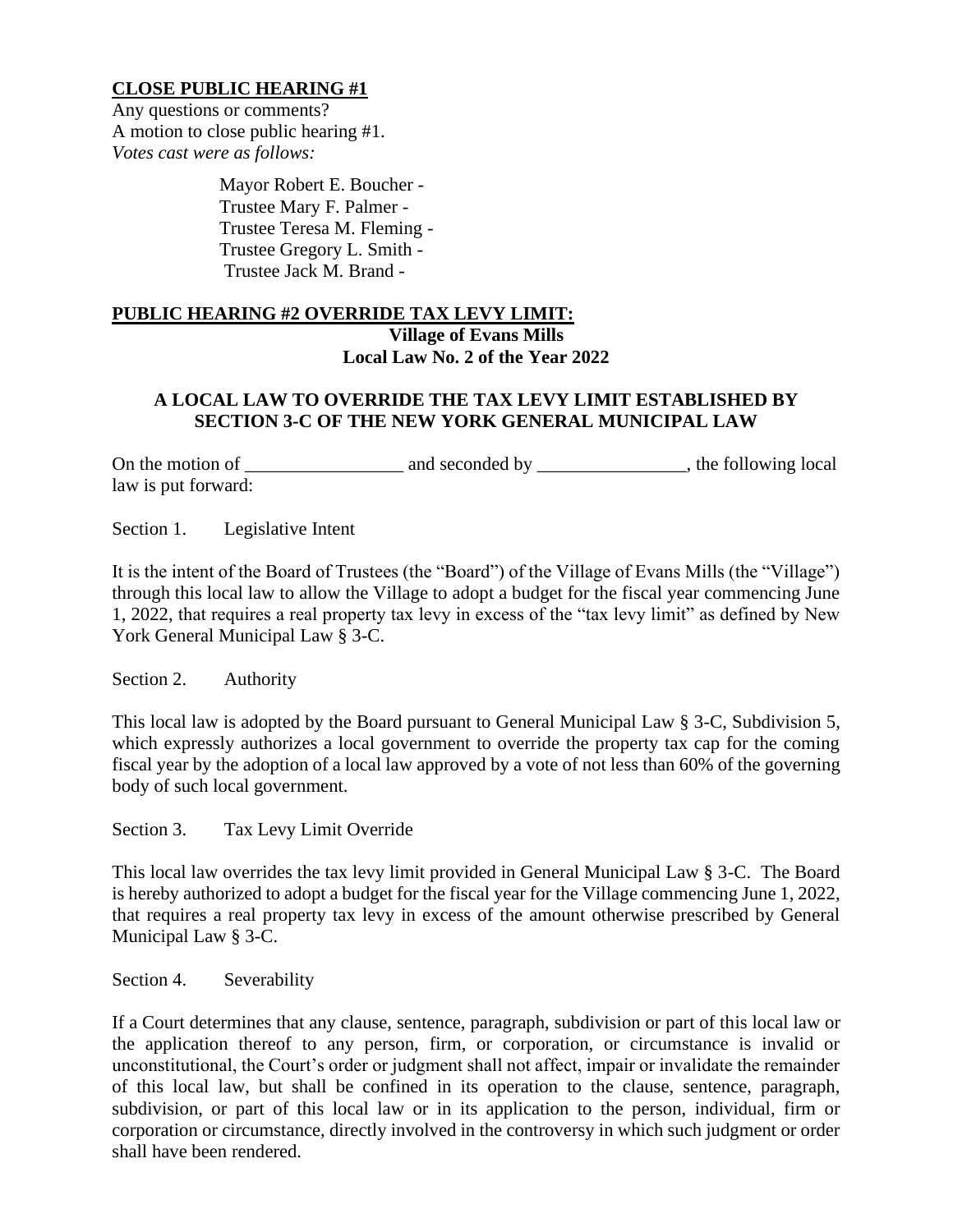#### Section 5. Effective Date

This local law shall take effect immediately upon filing with the Secretary of State.

This local law was declared duly adopted by not less than 60% of the Board.

I hereby certify that the above local law, designated as Local Law No. 2 of the Year 2022 of the Village of Evans Mills was duly passed by the Board of Trustees on March 10<sup>th</sup>, 2022, in accordance with the applicable provisions of law.

I further certify that I have compared the preceding local law with the original on file in this office and that the same is a correct transcript therefrom and of the whole of such original local law, and was finally adopted in the manner indicated in paragraph 1 above.

Dated: March  $10^{th}$ , 2022

Samantha Fleming Village of Evans Mills Clerk

## **CLOSE PUBLIC HEARING #2**

Any questions or comments? A motion to close public hearing #2. *Votes cast were as follows:*

> Mayor Robert E. Boucher - Trustee Mary F. Palmer - Trustee Teresa M. Fleming - Trustee Gregory L. Smith - Trustee Jack M. Brand -

## **CALL TO ORDER REGULAR MONTHLY MEETING:**

Village Board Minutes of February 10<sup>th</sup>, 2021 annual meeting. Motion to approve or amend as read or reviewed. *Votes cast were as follows:*

> Mayor Robert E. Boucher - Trustee Mary F. Palmer - Trustee Teresa M. Fleming - Trustee Gregory L. Smith - Trustee Jack M. Brand -

### **COMMUNICATIONS & RECEIPTS:**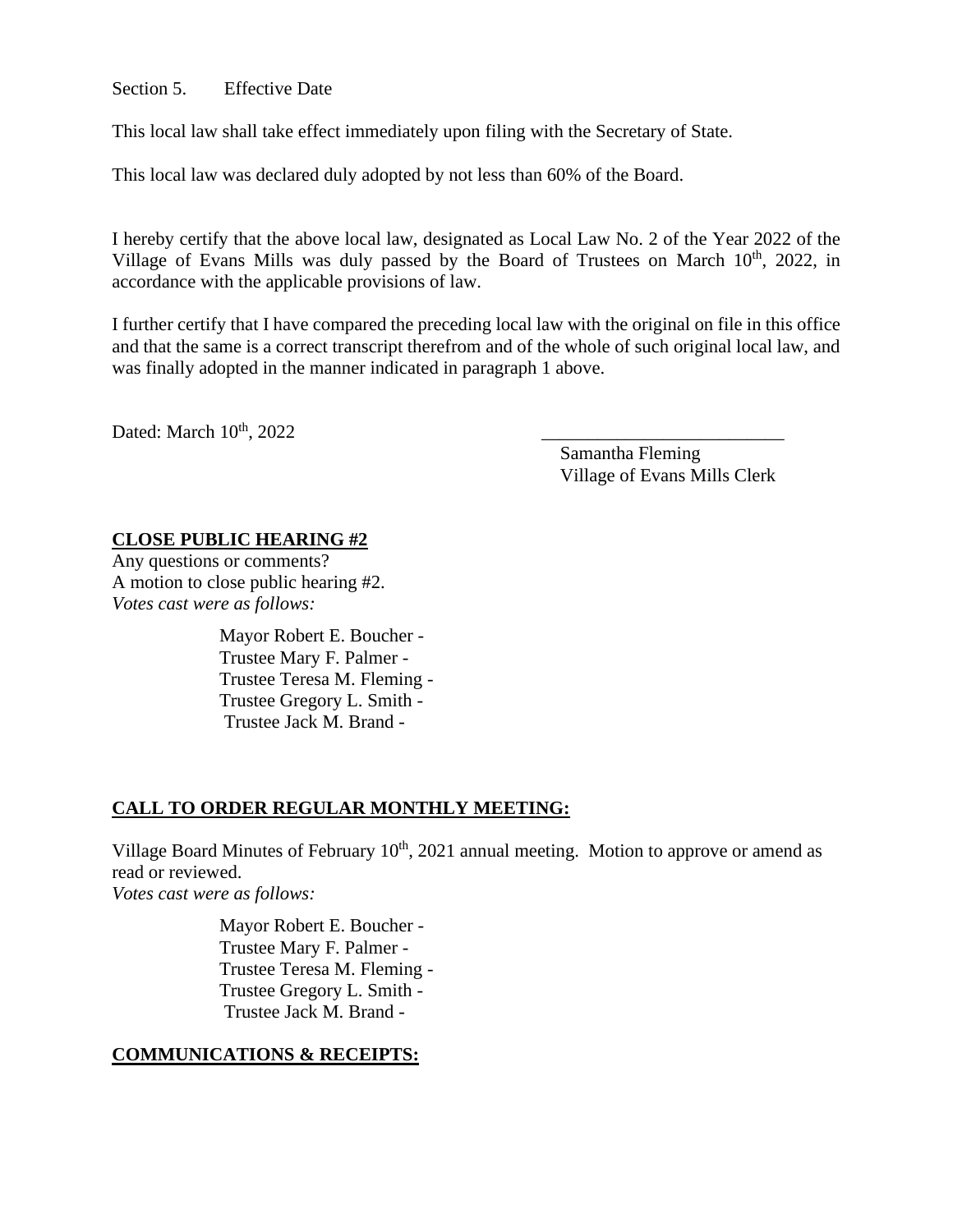## **CASH RECEIPTS JOURNAL GENERAL FUND**

| Year: 2022<br>Month: February |            |                        | Number: | 009 |         |
|-------------------------------|------------|------------------------|---------|-----|---------|
| Ref                           | Day Vendor | Received From          | Acct #  |     | Credit  |
| 001                           | 28         | <b>MUNICIPAY</b>       | A2130   |     | 273.30  |
| 002                           | 28         | AMERICAN TOWER         | A2770A  |     | 423.10  |
| 003                           | 28         | <b>REFUSE</b>          | A2130   |     | 246.00  |
| 004                           | 28         | CHARTER COMMUNICATIONS | A1170   |     | 1867.10 |
| 005                           | 28         | AMERICAN TOWER         | A2770A  |     | 1639.09 |
| 006                           | 28         | <b>INTEREST</b>        | A2401   |     | 3.30    |

Total:

4,451.89

# **VILLAGE OF EVAN MILLS**

## **CASH RECEIPTS JOURNAL**

## **WATER FUND**

| Year: 2022<br>Month: February |            |                       |        | 009<br>Number: |
|-------------------------------|------------|-----------------------|--------|----------------|
| Ref                           | Day Vendor | Received From         | Acct # | Credit         |
| 001                           | 28         | <b>WATER RECIEPTS</b> | FX2140 | 4.00           |
| 002                           | 28         | WATER RECIEPTS        | FX2140 | 294.64         |

Total:

299.59

 $0.95$ 

FX2401

| 0059 | 02/28/22 | FEBRUARY H20 DEBT RECIEPTS  | <b>FX201</b>   | 10.34  | 0.00   |
|------|----------|-----------------------------|----------------|--------|--------|
| 0060 | 02/28/22 | FEBRUARY H20 DEBT RECIEPTS  | <b>FX2140A</b> | 0.00   | 10.34  |
| 0061 | 02/28/22 | FEBRUARY H20 DEBT PENALTIES | <b>FX201</b>   | 0.62   | 0.00   |
| 0062 | 02/28/22 | FEBRUARY H20 DEBT PENALTIES | <b>FX2148A</b> | 0.00   | 0.62   |
| 0063 | 02/28/22 | FEBRUARY H20 DEBT RECIEPTS  | <b>FX201</b>   | 104.89 | 0.00   |
| 0064 | 02/28/22 | FEBRUARY H20 DEBT RECIEPTS  | <b>FX2140A</b> | 0.00   | 104.89 |
| 0065 | 02/28/22 | FEBRUARY H20 DEBT PENALTIES | <b>FX201</b>   | 10.50  | 0.00   |
| 0066 | 02/28/22 | FEBRUARY H20 DEBT PENALTIES | <b>FX2148A</b> | 0.00   | 10.50  |
| 0067 | 02/28/22 | <b>FEBRUARY INTEREST</b>    | <b>FX201</b>   | 0.38   | 0.00   |
| 0068 | 02/28/22 | <b>FEBRUARY INTEREST</b>    | FX2401         | 0.00   | 0.38   |

\$126.73

## **VILLAGE OF EVAN MILLS** CASH RECEIPTS JOURNAL SEWER FUND

| Year: 2022      |  |
|-----------------|--|
| Month: February |  |

003

28

**INTEREST** 

| Month: February |            | 009<br>Number:        |          |          |
|-----------------|------------|-----------------------|----------|----------|
| Ref             | Day Vendor | <b>Received From</b>  | Acct #   | Credit   |
| 001             | 28         | SEWER RECIEPTS        | G2120    | 1978.75  |
| 002             | 28         | NYS EFC STUDY         | G8130.21 | 15000.00 |
| 003             | 28         | <b>SEWER RECEIPTS</b> | G2120    | 318.75   |
| 004             | 28         | <b>INTEREST</b>       | G2401    | 0.84     |
| 005             | 28         | SEWER PENALTIES #54   | G2128    | 47.50    |
| 006             | 28         | SEWER PENALTIES #55   | G2128    | 31.88    |

17,377.72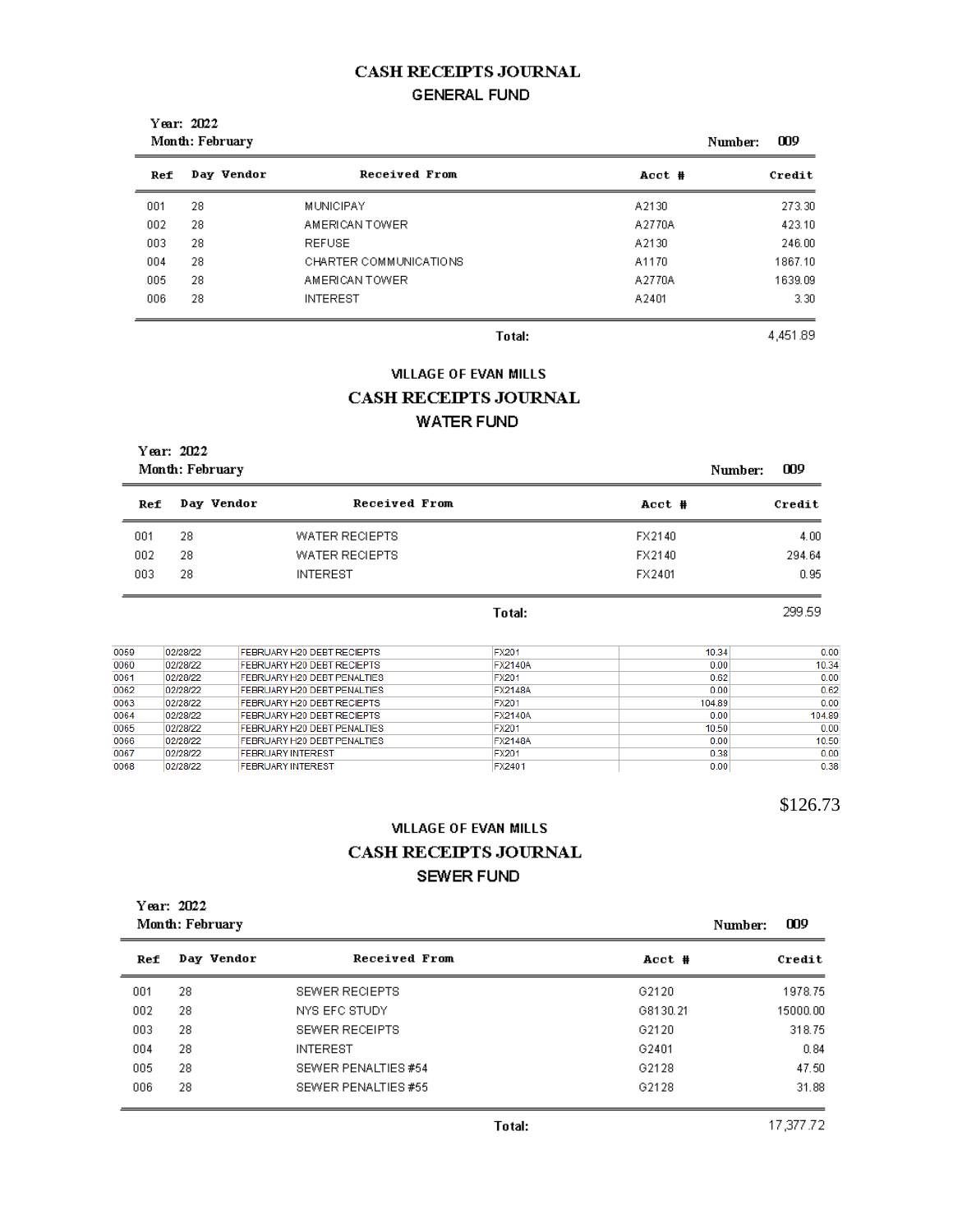## **VILLAGE TOTAL: \$ 22,255.93**

#### **LIBRARY TOTAL: \$ 598.14**

#### **BUSINESS - AUDITED VOUCHERS:**

**GENERAL FUND:** A motion to pay bills on audited s Abstract #10, claims #185-201, totaling \$8,036.30.

*Votes cast were as follows:*

Mayor Robert E. Boucher - Trustee Mary F. Palmer - Trustee Teresa M. Fleming - Trustee Gregory L. Smith – Trustee Jack M. Brand –

**WATER FUND:** A motion to pay bills on audited Abstract #10, claims #73-77, totaling \$1,954.81.

*Votes cast were as follows:*

 Mayor Robert E. Boucher - Trustee Mary F. Palmer - Trustee Teresa M. Fleming - Trustee Gregory L. Smith – Trustee Jack M. Brand –

**SEWER FUND:** A motion to pay bills on audited Abstract #8, claims #56-58, totaling \$2,756.17.

*Votes cast were as follows:*

Mayor Robert E. Boucher - Trustee Mary F. Palmer - Trustee Teresa M. Fleming - Trustee Gregory L. Smith – Trustee Jack M. Brand –

*\*LIBRARY FUND: Village will submit bills on behalf of the Village Library on audited* Abstract #8*, totaling \$673.91. No votes to be cast.*

#### **CODE ENFORCEMENT UPDATE:**

#### **POLICE UPDATE:**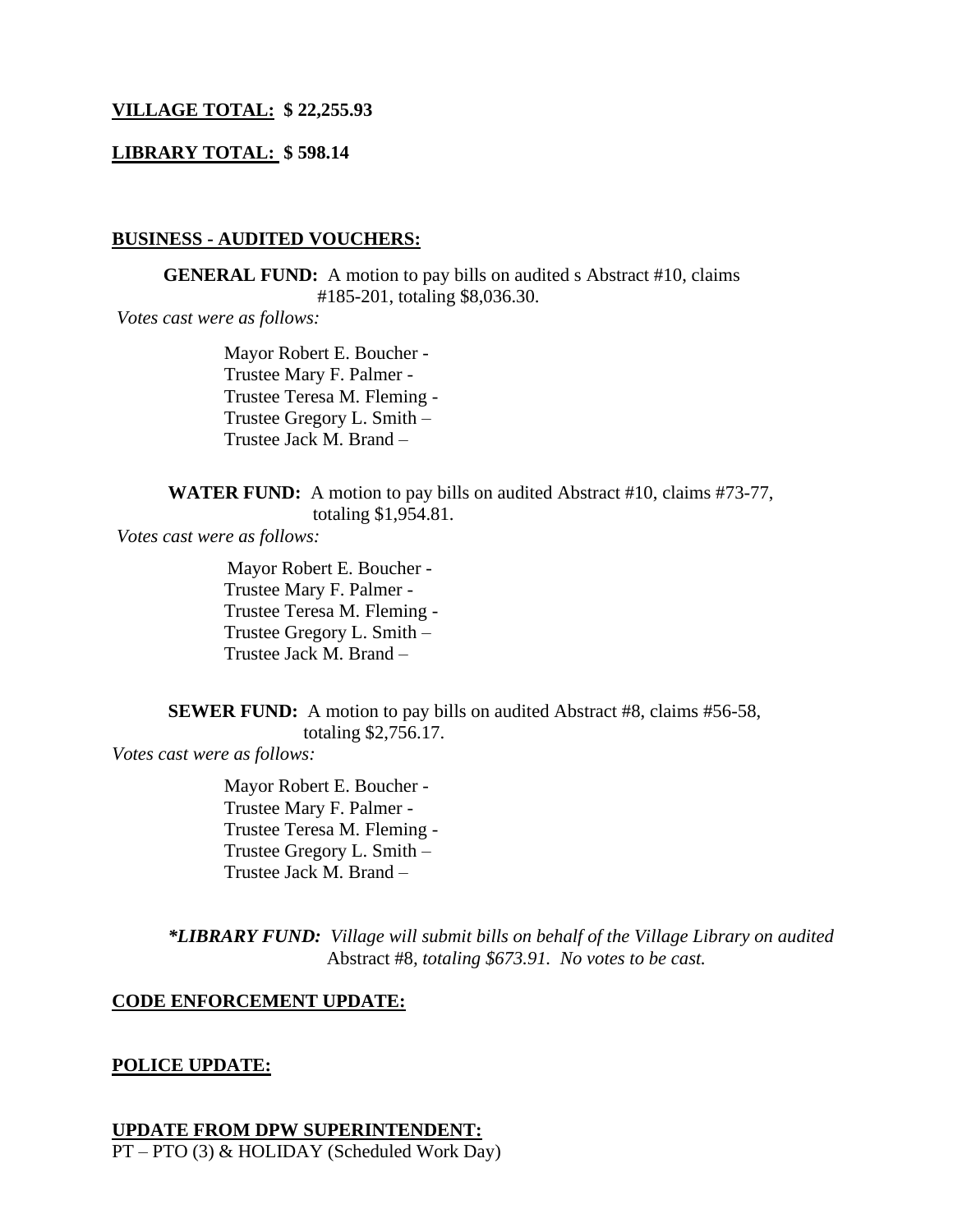#### New – Enclosed Pump Station: Rob & Dave

- County stated the pump station will be replaced with an equivalent station.

## **RESIDENTS: TOWN PURCHASE OF VILLAGE PROPERTY**

Hi Sammy,

The Town Board has closed on the property located within the Village of Evans Mills with an address of 8427 Willow Street (formally owned by Mr. Briant). Can we have the water/sewer property billing transferred to the Town of LeRay? Additionally, since the property will be vacant, can Mr. Edwards turn off the water to the property?

Thank you!

Nathan Toutant Clerk to the Supervisor Town of LeRay

Hey Nathan,

The property 8427 Willow Street has back owed water & sewer charges that will now be the Town's responsibility. The total due as of today is \$1,734.61. After March 31, 2022, a 10% penalty will accrue. There is also a \$25 disconnection fee. When would you like the water at the property turned off? Any unpaid amounts will relevy to Jefferson County Taxes on April 1, 2022. Please let me know if you have any questions.

Stay Safe & Healthy,

Samantha, J. Heming

## **ZERO-TURN LAWNMOWER PURCHASE:**

A motion to transfer \$6,950.00 from A2665 (Sale of Equipment) to A5110.2 (Equipment) for the purchase of a Spartan Zero-Turn Mower from Mud Lake Stalls, LLC. Price includes a municipal discount of \$1,419.00.

*Votes cast were as follows:*

 Mayor Robert E. Boucher - Trustee Mary F. Palmer - Trustee Teresa M. Fleming - Trustee Gregory L. Smith - Trustee Jack M. Brand -

### **BUDGET PUBLIC HEARING**

A motion to publish a public hearing on April  $14<sup>th</sup>$ , 2022 @ 6 pm in the Village office to present the budget for FY2022-2023.

*Votes cast were as follows:*

 Mayor Robert E. Boucher - Trustee Mary F. Palmer - Trustee Teresa M. Fleming - Trustee Gregory L. Smith - Trustee Jack M. Brand -

### **FULL-TIME LABORER INTERVIEWS:**

A motion to set interviews for the Full-Time Laborer position on \_\_\_\_\_\_\_\_\_\_\_ at \_\_\_\_\_\_\_\_. *Votes cast were as follows:*

Mayor Robert E. Boucher -